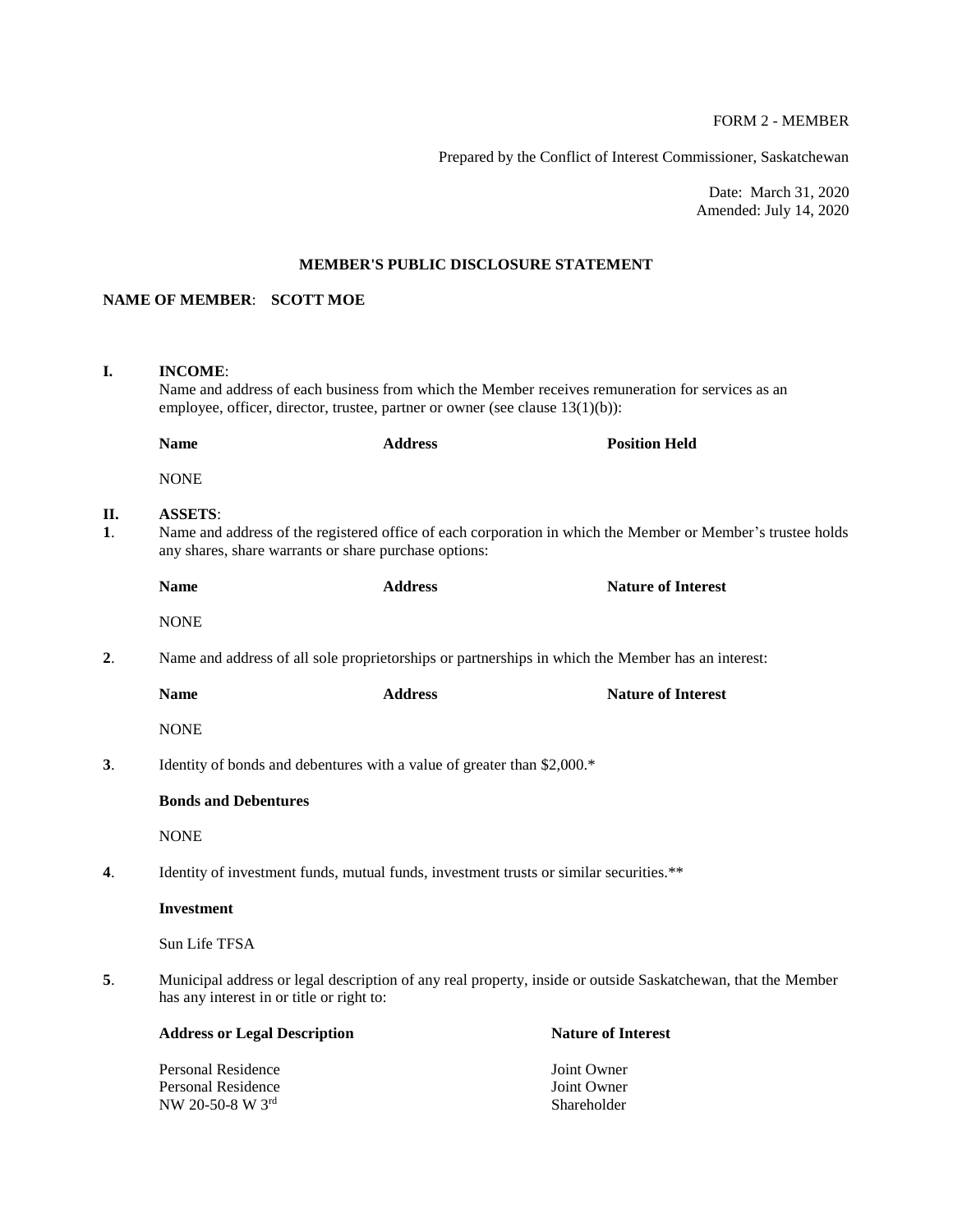# **III. GOVERNMENT CONTRACTS**

Identity and extent of the Member's participation in any Government contract as defined in Section 15 of *The Members' Conflict of Interest Act*:

## **Description of Contract Nature of Interest**

NONE

## **IV. GIFTS AND BENEFITS**:

Identity and the extent of any gift or personal benefit received by the Member and mentioned in a disclosure statement filed pursuant to subsection 7(3) of *The Members' Conflict of Interest Act*:

| <b>Identity</b>                                                   | <b>Extent</b>       |
|-------------------------------------------------------------------|---------------------|
| <b>RUSH Lacrosse: RUSH ring</b>                                   | \$630               |
| Big River First Nation: beaded mitts                              | \$160 (estimated)   |
| Robert Ducette: tobacco                                           | \$30 (estimated)    |
| Big River First Nation: beaded lanyard Saskatchewan Flag          | \$50 (estimated)    |
| 60 Scoop Committee: Pendleton Cup and book, 'Clearing the Plains' | \$40 (estimated0    |
| Norstar Corp.: Toronto, ON: chocolates and stuffed animal         | \$5                 |
| Norstar Corp.: Lindor Chocolates and sucker toy                   | \$10                |
| AIM: 4 pairs of tie dyed socks                                    | \$10 (estimated)    |
| Hindu Society of Saskatchewan: glass prayer plaque                | \$50 (estimated)    |
| Saskatchewan Rattlers: Rattlers t-shirt and schedule              | \$35 (estimated)    |
| University of Saskatchewan: 'Racism Doesn't Belong Here' t-shirt  | \$35 (estimated)    |
| Saskatchewan Construction Association and Merit Construction      |                     |
| Association: orange lunch bag                                     | \$20.28 (estimated) |
| and mug                                                           | \$20.77 (estimated) |
| Mistawasis Nehlyawak Business Club: Wooden Buffalo carved         |                     |
| picture                                                           | \$80 (estimated)    |
| Mother Theresa School, Regina, SK: book, 'One Body Many Parts'    |                     |
| and book mark                                                     | \$25 (estimated)    |
| Sikh Community of Saskatchewan: Award of Honor Golden Eagle       |                     |
| <b>Statue</b>                                                     | \$110               |
| Norstar Corp.: stuffed goat                                       | \$10 (estimated)    |
| Consul General Republic of Korea: KwangJuYo large plate           | \$57 (estimated)    |
| and small plate                                                   | \$16 (estimated)    |
| Canadian Real Estate Forum, Toronto, ON: Hermés tie               | \$250               |
| Bloomax; Bouquet of tulips in recognition of the Canadian Tulip   |                     |
| Festival's 67 <sup>th</sup> year                                  | \$60 (estimated)    |
| Dr. Bill Waiser: book, 'History Matters 2 - More Stories from     |                     |
| Saskatchewan                                                      | \$19.95             |
| Allan Bonner Communications Management, Elizabeth Macaulay,       |                     |
| book, 'Media Relations' by Allan Bonner                           | \$16.69             |
| Craig Hilts: book 'Living Skies' by Craig Hilts                   | \$54.99             |
| Canada Games Council: silver key chain,                           | \$35                |
| socks                                                             | \$9                 |
| University of Saskatchewan Alumni: Rush and U of S Jersey         | \$160               |
| Athol Murray College: red golf shirt,                             | \$65                |
| Pin                                                               | \$5                 |
| and child's book                                                  | \$10                |
| Norstar Corp.: stuffed whale                                      | \$10 (estimated)    |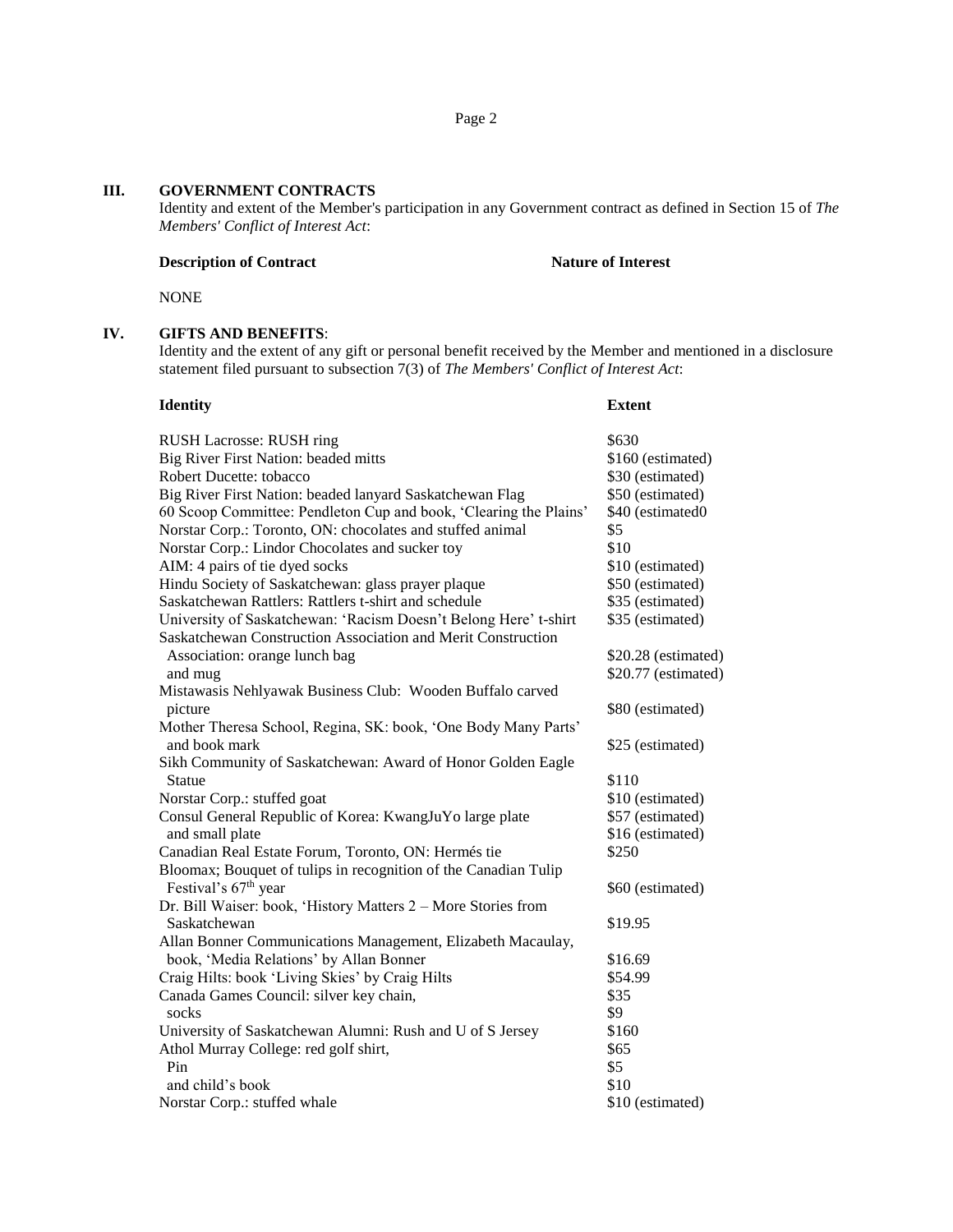#### **GIFTS AND BENEFITS**: (continued)

# **Identity Extent** German Ambassador: porcelain German paperweight \$116 Ambassador of Vietnam: sugar and cream containers \$ awaiting estimate Electricity Association: clay Pool Elevator art  $$40$ Meridian: ball cap and umbrella  $$40$  (estimated) NSBA: small brown leather folio set \$50 (estimated) EGT Commodities: food basket from Epic Baskets \$45 Darin Qualman, Dundurn, SK: book, 'Civilization Critical' \$22.55 Big River First Nation: Star Blanket (king size), \$450 (estimated) beaded moccasins  $$500$  (estimated) Government of Nova Scotia: apple wood pen  $$45$ Government of Prince Edward Island: book, 'Flavours of Prince Edward Island: A Culinary Journey'  $$39.95$ Assembly of First Nations: native tobacco pouch, \$30 (estimated) two glass cups  $$50$  (estimated) Calgary Stampede: white felt Calgary Stampede cowboy hat \$130 Government of New Brunswick: 2 jars of honey \$20 (estimated) two pewter cups  $\degree$  \$70 (estimated) Government of Northwest Territories: toque \$25 (estimated) Government of Manitoba: Meadow Trail pottery \$30 (estimated) Government of Nunavut: bear carving  $$25$  (estimated) Government of Québec: picture, soaps, wine cover, bottle coaster \$125 (estimated) Protocol COF: gift basket – book, socks, cookies, pen, jar of jam, fishing hook  $\degree$  \$90 (estimated) Black Fox Gin: bottle of Black Fox Gin #3 \$57.99 University of Saskatchewan Huskies: football helmet (used) \$150 (estimated) Western Sales Facility, Rosetown, SK: model John Deere S780 combine with grain and corn head attachment \$84.99 Rick Hansen Foundation: Rick Hansen book, 'Man in Motion World Tour \$31.13 Consul General of the Philippines: tea cup and saucer \$40 (estimated) Alan Holcom, Prince Albert, SK: book, 'American Dictionary of the English Language' by Noah Webster 1828 \$75 (estimated) Government of Newfoundland: Newfoundland Chocolate, Trinity Series package  $\$64.95$ Consul General of Bangladesh: book \$18 and tablecloth  $\$45$  (estimated) Consul General of Japan: Tokyo Olympics pen, pin and Olympic map, \$20 (estimated) small green plate  $$20$  (estimated) WE Charity, Toronto, ON: book, 'WEconomy' \$18.99 Norstar Corp.: Aurora stuffed crab and gold leaves \$95 (estimated) MHI, Marunouchi Nijubashi Building: cut glass  $$50$ Highlife Pork, La Broquerie, MB: two pairs of socks \$10 (estimated) One small dish  $\$5$  (estimated) One bandana  $\$5$  (estimated) One bag \$1 (estimated) SNU, South Korea's International Vaccine Institute: book, 'World Heritage in Korea  $$25$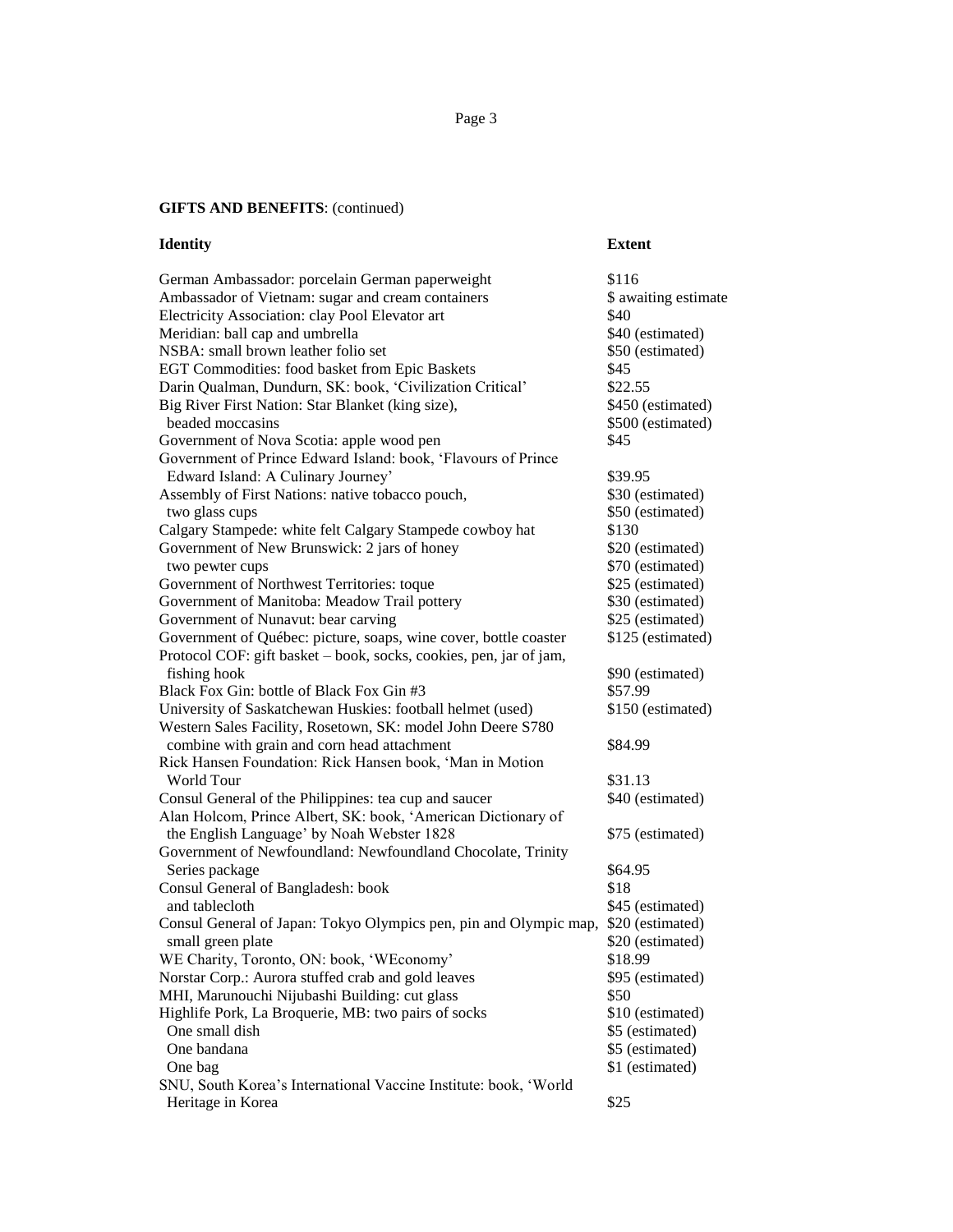Page 4

# **GIFTS AND BENEFITS:** (continued)

| Extent |
|--------|
| \$40   |
| \$180  |
| \$40   |
| \$230  |
| \$280  |
| \$150  |
| \$57   |
| \$400  |
| \$175  |
| \$25   |
| \$65   |
| \$45   |
| \$100  |
| \$100  |
| \$100  |
| \$100  |
|        |

# **V. OTHER**

**1**. The identity of any grant or subsidy from the Crown by the Member or any other business listed in paragraph  $II(1)$ \*\*\*.

|    | <b>Identity</b>                                                                                                     |                | <b>Extent</b>               |  |
|----|---------------------------------------------------------------------------------------------------------------------|----------------|-----------------------------|--|
|    | <b>NONE</b>                                                                                                         |                |                             |  |
| 2. | Name and address of each corporation, organization or association of which the Member is an officer or<br>director: |                |                             |  |
|    | <b>Name</b>                                                                                                         | <b>Address</b> | <b>Position</b>             |  |
|    | <b>NONE</b>                                                                                                         |                |                             |  |
| 3. | Name and address of each organization or association in which the Member holds a Membership:                        |                |                             |  |
|    | <b>Name</b>                                                                                                         | <b>Address</b> | <b>Status of Membership</b> |  |
|    |                                                                                                                     |                |                             |  |

| Saskatchewan Party           | 6135 Rochdale Boulevard,<br>Regina, Saskatchewan S4X 2R1 | Leader |
|------------------------------|----------------------------------------------------------|--------|
| Conservative Party of Canada | Ottawa, Ontario                                          | Member |
| Prince Albert Co-op          | Prince Albert, Saskatchewan                              | Member |
| Saskatoon Co-op              | Saskatoon, Saskatchewan                                  | Member |
| Commonwealth Parliamentary   | $239 - 2405$ Legislative Drive,                          | Member |
| Association                  | Regina, Saskatchewan S4S 0B3                             |        |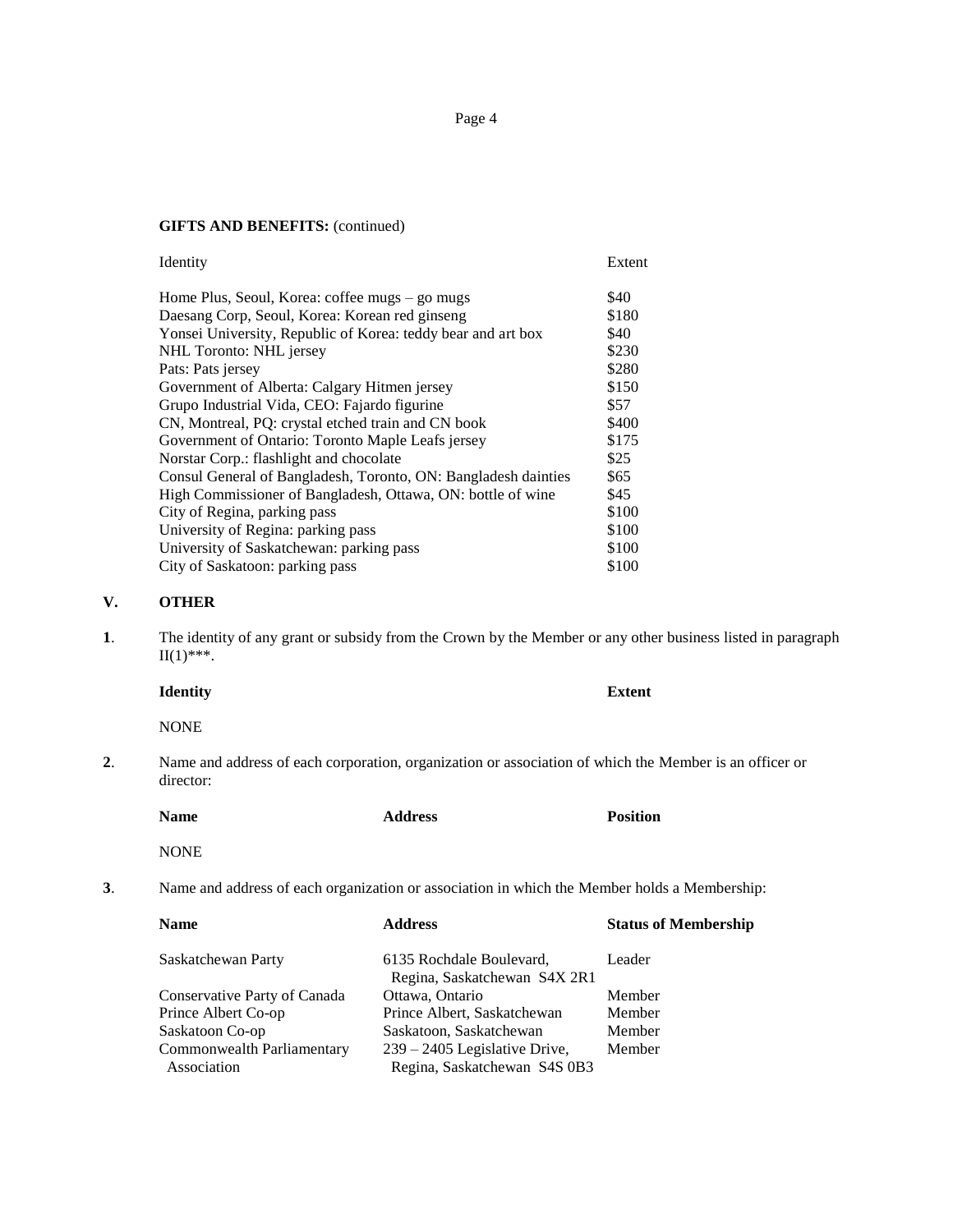#### Page 5

**4**. Other information as directed by the Commissioner pursuant to clause 13(1)(1):

NONE

- \* Clause 13(1)(f) of *The Members' Conflict of Interest Act* does not require public disclosure of Treasury Bills or bonds issued by the Government of Canada, the government of any province or territory of Canada or any municipal government in Canada.
- \*\* Clause 13(1)(g) of *The Members' Conflict of Interest Act* does not require public disclosure of registered retirement savings plans (rrsps), other than self-directed plans, registered home ownership savings plans (rhosps), registered education savings plans, accounts and term deposits held in banks listed in Schedule I or II to the Bank Act (Canada) or in any other financial institutions in Saskatchewan that are lawfully entitled to accept deposits, pension plans or insurance policies.
- \*\*\* Clause (13)(1)(k) of *The Members' Conflict of Interest Act* does not require public disclosure of a grant or subsidy that is paid pursuant to a government contract or pursuant to an Act or regulation where the authority of the grant or subsidy is not subject to the discretion of any individual and the standard terms and conditions of eligibility are objective in nature and are prescribed in an Act or regulation.

NOTE: Unless disclosure is directed by the Commissioner pursuant to subsection 13(3), the value or amounts of any items required to be in this disclosure statement will not be disclosed in this public disclosure statement.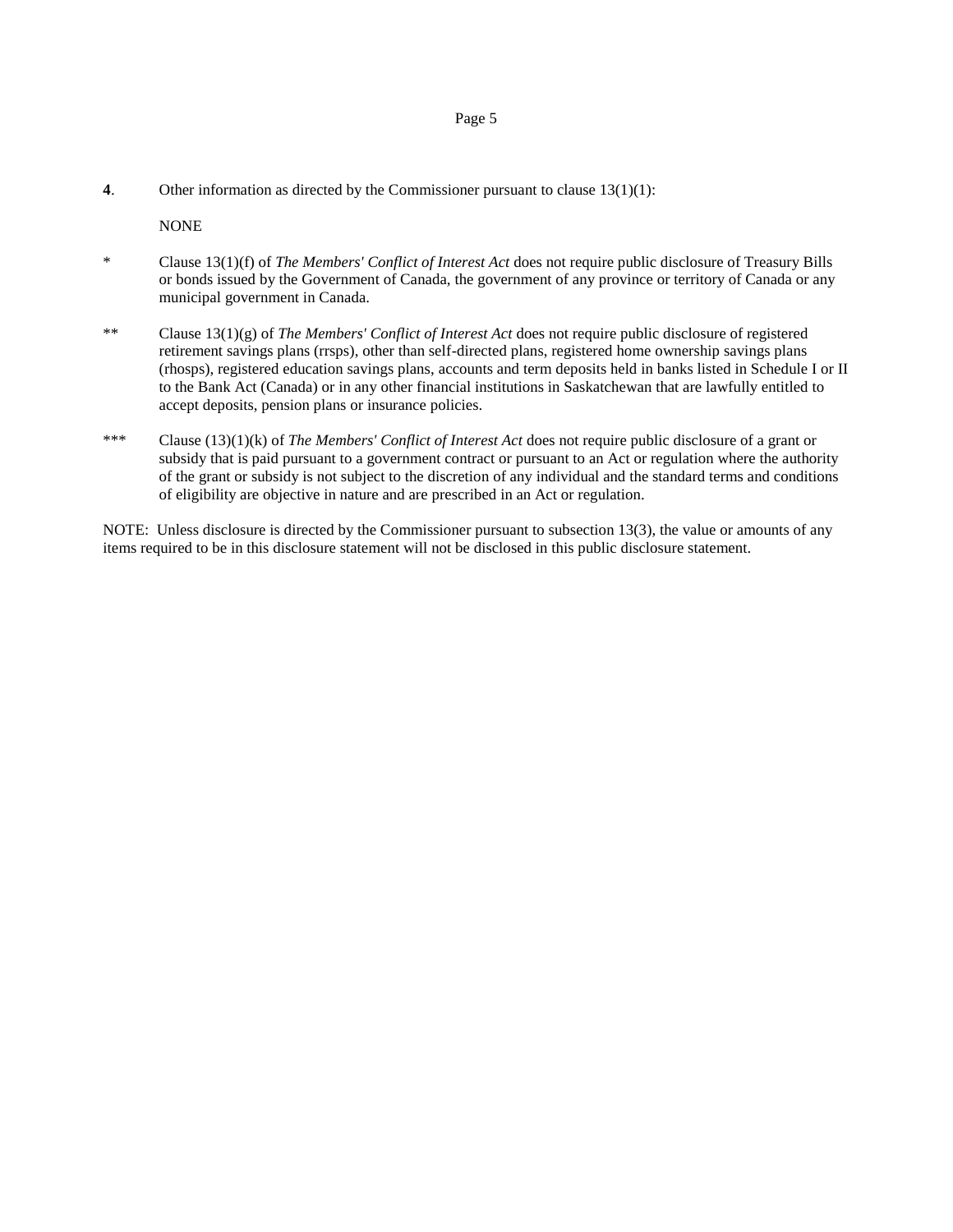## FORM 2 - SCHEDULE A Prepared by the Conflict of Interest Commissioner, Saskatchewan

DATE: March 31, 2020

## **MEMBER'S PUBLIC DISCLOSURE STATEMENT**

## **MEMBER'S SPOUSE**

## **NAME OF MEMBER**: **SCOTT MOE NAME OF SPOUSE**: **KRISTA MOE**

#### **I. INCOME**:

Name and address of each business from which the Member's spouse receives remuneration for services as an employee, officer, director, trustee, partner or owner (see clause 13(1)(b)):

| <b>Name</b>                | <b>Address</b>           | <b>Position Held</b> |
|----------------------------|--------------------------|----------------------|
| <b>Shellbrook Pharmacy</b> | Shellbrook, Saskatchewan | Shareholder          |

## **II. ASSETS**:

**1**. Name and address of the registered office of each corporation in which the Member's spouse holds any shares, share warrants or share purchase options:

| <b>Name</b>                                                | <b>Address</b>           | <b>Nature of Interest</b> |
|------------------------------------------------------------|--------------------------|---------------------------|
| <b>Shellbrook Pharmacy</b>                                 | Shellbrook, Saskatchewan | Shareholder               |
| Thiel Enterprise<br>assets: farming operation              | Shellbrook, Saskatchewan | Shareholder               |
| 101158373 Saskatchewan Ltd.                                | Shellbrook, Saskatchewan | Shareholder               |
| assets: less than \$10,000<br>101078517 Saskatchewan Ltd.  | Shellbrook, Saskatchewan | Shareholder               |
| assets: rental properties, shares in restaurant in Alberta |                          |                           |

**2**. Name and address of all sole proprietorships or partnerships in which the Member's spouse has an interest:

| Name             | <b>Address</b>           | <b>Nature of Interest</b> |
|------------------|--------------------------|---------------------------|
| Moe Family Trust | Shellbrook, Saskatchewan | Trustee                   |

**3**. Identity of bonds and debentures with a value of greater than \$2,000.00: \*

#### **Bonds and Debentures**

NONE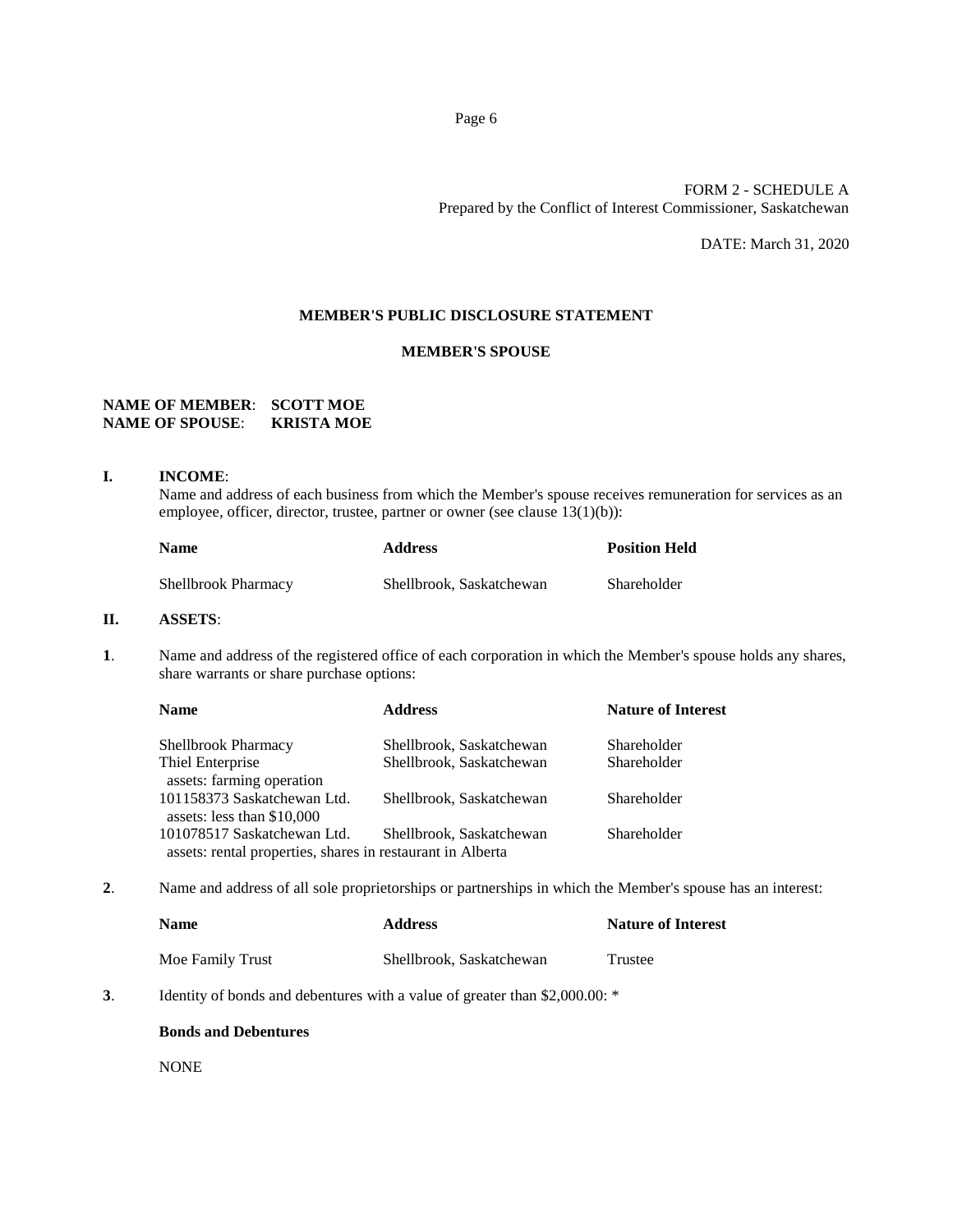**4**. Identity of investment funds, mutual funds, investment trusts or similar securities:\*\*

#### **Investment**

NONE

**5**. Municipal address or legal description of any real property, inside or outside Saskatchewan, that the Member's spouse has any interest in or title or right to:

| <b>Address or Legal Description</b>                       | <b>Nature of Interest</b>                       |
|-----------------------------------------------------------|-------------------------------------------------|
| Personal Residence                                        | Joint Owner                                     |
| Personal Residence                                        | Joint Owner                                     |
| NW 20-50-8 W 3rd                                          | Shareholder                                     |
| 207 3rd Avenue West, Shellbrook, Saskatchewan             | Shareholder through 101078517 Saskatchewan Ltd. |
| 209 3rd Avenue West, Shellbrook, Saskatchewan             | Shareholder through 101078517 Saskatchewan Ltd. |
| 216 3rd Avenue West, Shellbrook, Saskatchewan             | Shareholder through 101078517 Saskatchewan Ltd. |
| 202 2 <sup>nd</sup> Avenue West, Shellbrook, Saskatchewan | Shareholder through 101078517 Saskatchewan Ltd. |
| 206 2 <sup>nd</sup> Avenue West, Shellbrook, Saskatchewan | Shareholder through 101078517 Saskatchewan Ltd. |
| NW 10-4-46 W $3rd$                                        | Shareholder through Thiel Enterprise            |
| NE 31-4-48 W 3rd                                          | Shareholder through Thiel Enterprise            |
| NW 31-4-48 W 3rd                                          | Shareholder through Thiel Enterprise            |
| SE 31-4-48 W 3rd                                          | Shareholder through Thiel Enterprise            |
| SW 31-4-48 W 3rd                                          | Shareholder through Thiel Enterprise            |
| SE 30-4-48 W 3rd                                          | Shareholder through Thiel Enterprise            |
| NE 13-3-49 W 3rd                                          | Shareholder through Thiel Enterprise            |
| NW 13-3-49 W 3rd                                          | Shareholder through Thiel Enterprise            |
| SE 13-3-49 W 3rd                                          | Shareholder through Thiel Enterprise            |
| NW 19-3-49 W 3rd                                          | Shareholder through Thiel Enterprise            |
|                                                           |                                                 |

#### **III. GOVERNMENT CONTRACTS**:

Identity and extent of the Member's spouse's participation in any Government contract as defined in Section 15 of *The Members' Conflict of Interest Act*:

## **Description of Contract Nature of Interest**

NONE

#### **IV. GIFTS AND BENEFITS**:

Identity and the extent of any gift or personal benefit received by the Member's spouse and mentioned in a disclosure statement filed pursuant to subsection 7(3) of *The Members' Conflict of Interest Act*:

**Identity Extent**

NONE

#### **V. OTHER**:

**1**. The identity of any grant or subsidy from the Crown that was received by the Member's spouse.\*\*\*

**Identity Extent**

NONE